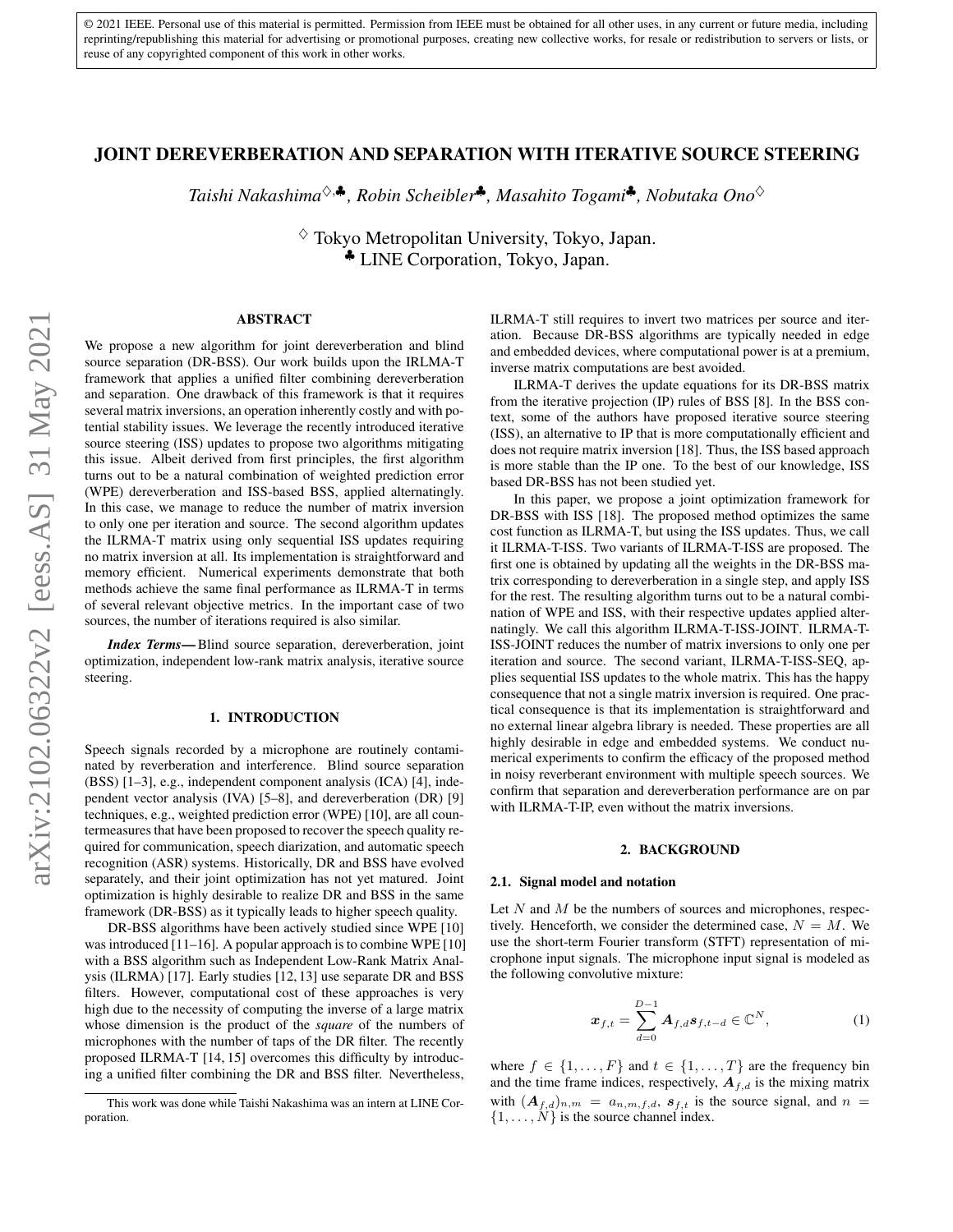In the rest of the manuscript,  $\begin{bmatrix} 1 \\ 1 \end{bmatrix}$ , and det denote the transpose, Hermitian transpose, and determinant of a vector/matrix, respectively. We denote the *n*th canonical basis vector by  $e_n$ , an all zero vector  $0$ , and the identity matrix by  $I$ .

### 2.2. Dereverberation based on Weighted prediction error (WPE)

WPE [\[10\]](#page-4-4) is a popular approach for DR. In WPE, [\(1\)](#page-0-0) is converted to the following auto-regressive (AR) model:

$$
\boldsymbol{x}_{f,t} = \sum_{\tau=0}^{L-1} \boldsymbol{Z}_{f,\tau} \boldsymbol{x}_{f,t-\Delta-\tau},
$$
\n(2)

where  $Z$  is a matrix which contains the AR coefficients, and  $L$  is the tap-length of the AR model. The WPE assumes that there is only one speech source, and  $Z$  is optimized with the time-varying variance of the speech source  $r_{f,t}$  as follows:

$$
\bar{Z}_f = \left(\sum_t \frac{\overline{x}_{f,t}\overline{x}_{f,t}^{\mathsf{H}}}{r_{f,t}}\right)^{-1} \left[\sum_t \frac{\overline{x}_{f,t}x_{1,f,t}^*}{r_{f,t}} \quad \dots \quad \sum_t \frac{\overline{x}_{f,t}x_{N,t}^*}{r_{f,t}}\right]^{\top}
$$
\n(3)

where  $\overline{x}_{f,t} = \begin{bmatrix} x_{f,t-\Delta}^{\top} & \cdots & x_{f,t-\Delta-L+1}^{\top} \end{bmatrix}^{\top} \in \mathbb{C}^{NL}, \Delta$  is the delay, and  $\overline{Z}_f = [\overline{Z}_{f,0} \quad \cdots \quad \overline{Z}_{f,L-1}]$ . The dereverberated signal  $z_{f,t}$  is obtained as  $z_{f,t} = x_{f,t} - \overline{Z}_f \overline{x}_{f,t}$ . Then, we update  $r_{f,t} =$  $\frac{\|z_{f,t}\|^2}{M}$ . Thus,  $\overline{Z}_f$  and  $r_{f,t}$  are updated in an iterative manner.

# 2.3. Joint dereverberation and separation

Cascade connection of the WPE and the BSS is not optimum because the WPE assumes that there is only one source. In [\[12,](#page-4-8) [13\]](#page-4-9), joint optimization of the WPE and the BSS is performed by using a WPE filter followed by a BSS filter. The output signal is obtained as  $\bm{y}_{f,t} = \bm{W}_f \left( \bm{x}_{f,t} - \overline{\bm{Z}}_f \overline{\bm{x}}_{f,t} \right)$ . A determined approach is proposed in [\[13\]](#page-4-9) for optimization of  $W_f$  and  $\overline{Z}_f$  sequentially, such that the separated signal  $y_{f,t}$  is the maximum likelihood estimator of  $s_{f,t}$ under the assumptions

- 1. the sources are statistically independent,
- 2. a source signal at each time-frequency bin belongs to a complex Gaussian distribution:
	- $p(y_{n,f,t}) = \frac{1}{\pi r_{n,f,t}} \exp\left(-\frac{|y_{n,f,t}|^2}{r_{n,f,t}}\right)$ , where  $y_{n,f,t}$  is the nth element of  $y_{f,t}$  and  $r_{n,f,t}$  is the time-varying variance of the nth source,
- 3.  $r_{n,f,t}$  is modeled as  $r_{n,f,t} = \sum_{k=1}^{K} c_{n,k,f} b_{n,t,k}$ , where K is the number of basis vectors,  $c_{n,k,f} \geq 0$  is the basis coefficient of the *n*th component, and  $b_{n,t,k} \geq 0$  is the time-varying activity of the nth component.

Parameters are updated to maximize the following negative loglikelihood function  $\mathcal{J}$ :

$$
\mathcal{J} = \sum_{f,t} \left[ -2 \log \left| \det \mathbf{W}_f \right| + \sum_n \left( \frac{|y_{n,f,t}|^2}{r_{n,f,t}} + \log r_{n,f,t} \right) \right]. \tag{4}
$$

The IP based parameter optimization [\[8\]](#page-4-2) can be straightforwardly applied for optimization of  $W_f$ . Non-negative matrix factorization (NMF) is used to update  $c_{n,k,f}$  and  $b_{n,t,k}$  [\[17\]](#page-4-7). The optimal  $\overline{Z}_f$  is also obtained straightforwardly by minimizing  $J$ . However, when  $\overline{Z}_f$  is updated, it is necessary to calculate the inverse matrix of a

large-scale matrix whose dimension is proportional to  $M<sup>2</sup>L$ . Thus, computational cost is quite high.

As an alternative, ILRMA-T [\[14,](#page-4-10) [15\]](#page-4-11) has been proposed. ILRMA-T combines WPE and ILRMA [\[17\]](#page-4-7) for joint dereverbertion and separation. In ILRMA-T, the output signal is obtained by a unified filter  $P_f$  as  $y_{f,t} = P_f \tilde{x}_{f,t}$ , where  $\tilde{x}_{f,t} = \begin{bmatrix} x_{f,t}^\top & \overline{x}_{f,t}^\top \end{bmatrix}^\top \in$  $\mathbb{C}^{N(L+1)}$  and  $P_f = W_f \begin{bmatrix} I & -\overline{Z}_f \end{bmatrix}$ .

The cost function of ILRMA-T is equivalent to  $(4)$ , that is,

$$
\mathcal{J} = \sum_{f} \left[ -2 \log \left| \det \mathbf{W}_f \right| + \sum_{n} \boldsymbol{p}_{n,f}^{\mathsf{H}} \mathbf{V}_{n,f} \boldsymbol{p}_{n,f} \right], \qquad (5)
$$

where  $V_{n,f} = \frac{1}{T}$ T  $\sum$ t  $\tilde{\bm{x}}_{f,t}\tilde{\bm{x}}_{f,t}^{\sf H}$  $\frac{f,t\cdot \boldsymbol{x}_{f,t}}{r_{n,f,t}} \in \mathbb{C}^{N(L+1)\times N(L+1)}$  is the weighted

covariance matrix of  $\tilde{\boldsymbol{x}}_{f,t}$ .

Instead of optimizing  $W_f$  and  $Z_f$  sequentially, ILRMA-T optimizes each row vector of  $P_f$  sequentially based on IP [\[8\]](#page-4-2). The filter to separate and dereverberate the *n*th source is defined as  $p_{n,f}^{\mathsf{H}}$ , *i.e.*, the *n*th row vector of  $P_f$ . It is updated as follows:

$$
p_{n,f} \leftarrow \frac{V_{n,f}^{-1}a_{n,f}}{\sqrt{a_{n,f}^{\mathsf{H}}V_{n,f}^{-1}a_{n,f}}},\tag{6}
$$

where  $a_{n,f} = \begin{pmatrix} W_f^{-1}e_n \\ 0 \end{pmatrix}$ 0 . Thus, calculation of two types of in-

verse matrices are needed in the  $p_{n,f}$  update. The updates of  $c_{n,k,f}$ and  $b_{n,t,k}$  are those of NMF. We call this algorithm ILRMA-T-IP.

# 3. PROPOSED METHOD: ILRMA-T-ISS

We propose a new DR-BSS method to reduce the number of inverse matrix computations. The cost function is the same as that of the ILRMA-T, which is defined as

$$
\mathcal{J} = \sum_{f} \left[ -2 \log \left| \det \mathbf{W}_f \right| + \sum_{n} \mathbf{g}_{n,f}^{\mathsf{H}} \mathbf{V}_{n,f} \mathbf{g}_{n,f} \right], \qquad (7)
$$

where

• 
$$
G_f = \begin{bmatrix} P_f \\ 0_{N L \times N} & E_{NL} \end{bmatrix} \in \mathbb{C}^{N(L+1) \times N(L+1)}
$$
  
\n•  $g_{n,f}^H$ : *n*th row vector of  $G_f$ .

Optimization of the parameters is done via ISS [\[18\]](#page-4-12). When  $n \leq N$ , ISS updates  $G$  (the index of frequency bins omitted) like this,

<span id="page-1-1"></span>
$$
\boldsymbol{G} \leftarrow \boldsymbol{G} - \begin{bmatrix} v_{1,n} \\ \vdots \\ v_{N,n} \\ 0_{N L \times 1} \end{bmatrix} \boldsymbol{g}_n^{\text{H}}.
$$
 (8)

<span id="page-1-0"></span>This update rule is the same as that for BSS. The minimization of [\(7\)](#page-1-1) with respect to  $v_{m,n}$  gives,

$$
v_{m,n} = \begin{cases} \frac{g_m^{\text{H}} V_m g_n}{g_n^{\text{H}} V_m g_n} & (m \neq n), \\ 1 - (g_n^{\text{H}} V_n g_n)^{-\frac{1}{2}} & (m = n). \end{cases}
$$
(9)

$$
\forall 1 \le m \le N \tag{10}
$$

For  $n > N$ , we propose two update rules, i.e., IRLMA-T-ISS-JOINT and ILRMA-T-ISS-SEQ. These update rules correspond to the dereverberation part of the algorithm.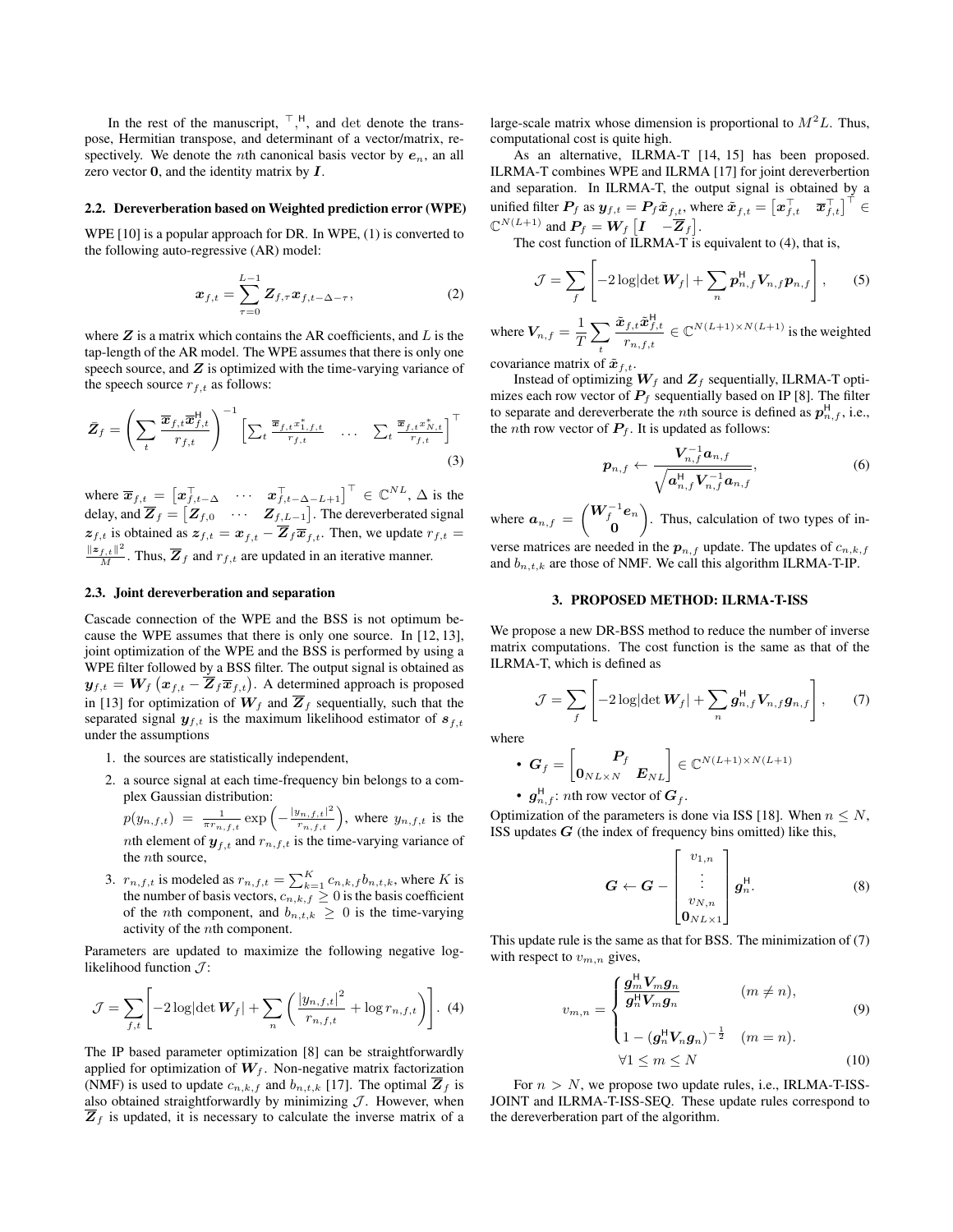### 3.1. ILRMA-T-ISS-JOINT

We call the first update rule ILRMA-T-ISS-JOINT as it jointly updates  $v_{m,n>N}$  in the following way,

$$
\boldsymbol{G} \leftarrow \boldsymbol{G} - \begin{bmatrix} \boldsymbol{v}_{1,n>N} \\ \vdots \\ \boldsymbol{v}_{N,n>N} \\ \boldsymbol{0}_{NL\times NL} \end{bmatrix} \boldsymbol{G}^\mathsf{H}_{n>N}
$$

where  $v_{m,n>N} = \begin{bmatrix} v_{m,N+1} & \cdots & v_{m,N(L+1)} \end{bmatrix}$  and  $G_{n>N}$  $[g_{N+1} \cdots g_{N(L+1)}].$  Minimization of [\(7\)](#page-1-1) with respect to  $v_{m,n>N}$  for  $1 \leq m \leq N$ , yields,

$$
\boldsymbol{v}_{m,n>N} = \left(\boldsymbol{g}_m^{\mathsf{H}} \boldsymbol{V}_m \boldsymbol{G}_{n>N}\right) \left(\boldsymbol{G}_{n>N}^{\mathsf{H}} \boldsymbol{V}_m \boldsymbol{G}_{n>N}\right)^{-1},\qquad(11)
$$

which can be further expanded as follows,

$$
\boldsymbol{v}_{m,n>N} = \left(\sum_{t} \frac{y_{m,f,t}\overline{\boldsymbol{x}}_{f,t}^{\mathsf{H}}}{r_{m,f,t}}\right) \left(\sum_{t} \frac{\overline{\boldsymbol{x}}_{f,t}\overline{\boldsymbol{x}}_{f,t}^{\mathsf{H}}}{r_{m,f,t}}\right)^{-1}.
$$
 (12)

This equation is very similar to the update of the WPE filter by (??). The latter is updated from the cross correlation between the current microphone input signal and the past microphone input signal. On the other hand, in [\(12\)](#page-2-0), cross-correlation between the estimated output signal of the mth speech source and the past microphone input signal is calculated. Thus, WPE based DR and ISS based BSS are naturally combined in this framework. Moreover, it only requires inversion of one  $NL \times NL$  matrix, in [\(12\)](#page-2-0), per iteration and source.

## 3.2. ILRMA-T-ISS-SEQ

We call the second update rule ILRMA-T-ISS-SEQ. Instead of the joint update of  $v_{m,n>N}$ ,  $v_{m,n}$  is updated for each  $n > N$  sequentially as follows,

$$
\boldsymbol{G} \leftarrow \boldsymbol{G} - \begin{bmatrix} v_{1,n} \\ \vdots \\ v_{N,n} \\ 0_{NL\times 1} \end{bmatrix} \boldsymbol{g}_n^{\mathsf{H}}.
$$

Minimization of [\(7\)](#page-1-1) with respect to  $v_{m,N}$  gives,

$$
v_{m,n} = \frac{\boldsymbol{g}_m^{\mathsf{H}} \boldsymbol{V}_m \boldsymbol{g}_n}{\boldsymbol{g}_n^{\mathsf{H}} \boldsymbol{V}_m \boldsymbol{g}_n}, \quad \forall 1 \leq m \leq N.
$$

This can be further expanded as,

$$
v_{m,n} = \frac{\sum_{t} \frac{y_{m,f,t}\tilde{x}_{n,f,t}^*}{r_{m,f,t}}}{\sum_{t} \frac{\tilde{x}_{n,f,t}\tilde{x}_{n,f,t}^*}{r_{m,f,t}}},
$$
(13)

where  $\tilde{x}_{n,f,t}$  is the *n*th element of  $\tilde{x}_{f,t}$ . It is shown that inverse calculation is completely unnecessary in ILRMA-T-ISS-SEQ.

# 4. EXPERIMENT

## 4.1. Setup

We use speech sources from the WSJ corpus [\[19\]](#page-4-13) for evaluation. To make the reverberant mixtures, we perform room simulations with the pyroomacoustics Python package [\[20\]](#page-4-14) in random rectangular rooms with walls between 5 m and 10 m length, ceiling between 3 m and 4 m high. Simulated reverberation times range from 200 ms to 600 ms. The microphone array is circular, with a radius between 0.075 m and 0.125 m, such that the spacing is at least 0.05 m. The horizontal location of the microphone array and the speech sources is randomly chosen at least 0.2 m away from the center of the rooms and at least 1.5 m away from the center of the microphone array, respectively. The vertical location of the microphone array and the sources ranges from 1.0 m to 2.0 m and from 1.5 m and 2.0 m high, respectively. The distance between the sources is randomly set to be at least 1.0 m. We add background noise selected from the CHiME3 dataset [\[21\]](#page-4-15) to each simulated signal. The source signals are normalized to have unit power at the first microphone. Then we define signal-to-noise ratio SNR =  $N/\sigma^2$ , where  $\sigma^2$  is the variance of uncorrelated white noise at the microphones. The SNR ranges from 10 dB to 30 dB.

<span id="page-2-0"></span>We performed separation and dereverberation for 2, 3, and 4 sources for 333 simulated mixtures. The sampling frequency was 16 kHz, and the STFT frame size 1024 (64 ms) is with threequarter overlap. We used a Hann window for analysis and the optimally matching window for synthesis. The proposed methods were compared with ILRMA-T-IP [\[15\]](#page-4-11), ILRMA-IP [\[17\]](#page-4-7), and ILRMA-ISS. We also evaluated ILRMA-IP and ILRMA-ISS initialized by WPE [\[10\]](#page-4-4), that we call WPE+ILRMA-IP and WPE+ILRMA-ISS, respectively. For all ILRMA-T-based methods; ILRMA-T-ISS-JOINT, ILRMA-T-ISS-SEQ, ILRMA-T-IP, we set the tap length L to 5, the delay parameter  $\Delta$  to 2, the initial DR and BSS filter  $\{P_f\}_f$  to  $[I_N \quad 0_{NL}]$ , respectively. For all ILRMA-based methods; ILRMA-ISS and ILRMA-IP, we set the initial BSS filter  ${P<sub>f</sub>}<sub>f</sub>$ to the identity matrix. For all methods, we set the number of iterations to 100, the number of NMF bases  $K$  to 2, initial value of  ${c_{n,f,k}}_{n,f,k}$  to 1, and initial value of  ${b_{n,k,t}}_{n,k,t}$  to a random number uniformly distributed over  $[0.1, 1)$ , respectively. After separation and dereverberation, the scale of the output was restored by projection back onto the first microphone [\[22\]](#page-4-16).

#### 4.2. Results

We measured the scale-invariant signal-to-distortion ratio (SI-SDR) and the scale-invariant signal-to-interference ratio (SI-SIR) [\[23\]](#page-4-17), the cepstrum distance (CD), and the speech-to-reverberation modulation energy ration (SRMR). We define ∆SI-SDR and ∆SI-SIR as the difference of SI-SDR and SI-SIR, respectively, between before and after the processing.

[Fig. 1](#page-3-2) shows the separation performance after 100 iterations of each algorithm. As a whole, the proposed ILRMA-T-based methods significantly outperformed the conventional ILRMA-based methods. Also, they can slightly improve performance compared with WPE+ILRMA-IP and WEP+ILRMA-ISS. ∆SI-SDR and ∆SI-SIR of ILRMA-T-ISS are slightly less than that of ILRMA-T-IP but achieve comparable performance in less time, as described below. We can find that dereverberation improves the separation performance. The proposed ILRMA-T-ISS-JOINT and ILRMA-T-ISS-SEQ can achieve comparable performance to ILRMA-T-IP. This result is consistent with the reported difference between IP and ISS-based methods for BSS [\[18\]](#page-4-12).

[Fig. 2](#page-3-3) shows the comparison of convergence speed. The total runtime of the proposed ILRMA-T-ISS-SEQ is about the same as that of ILRMA-T-IP, where  $N = 2$ . On the other hand, it is much less where  $N = 3, 4$ . The convergence speed of the proposed ILRMA-T-ISS is slightly slower than ILRMA-T-IP but the final per-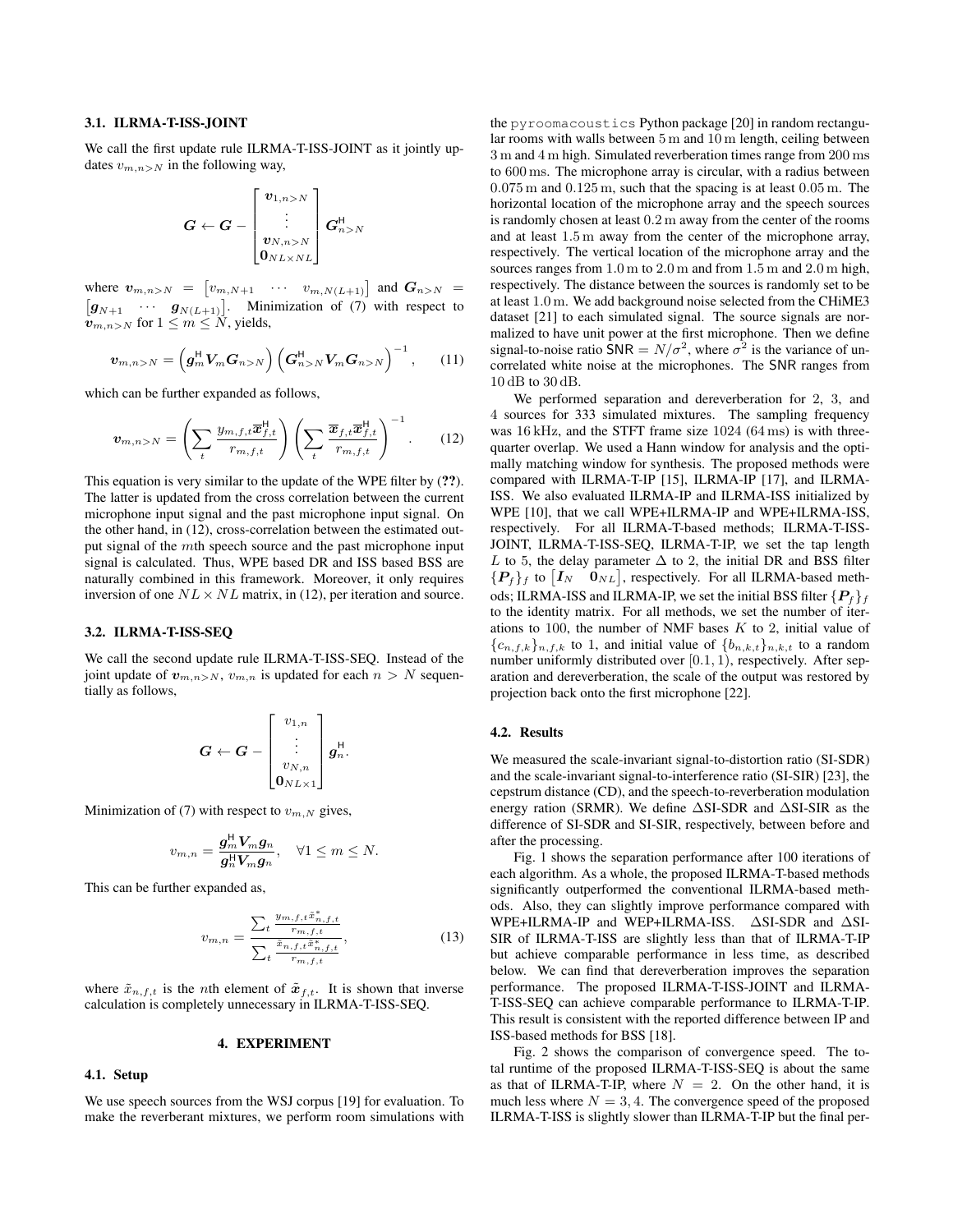<span id="page-3-2"></span>

Fig. 1: Average SI-SDR improvements, SI-SIR improvements, CD, and SRMR after 100 iterations. Higher is better for all metrics, except CD, for which lower is better.

<span id="page-3-3"></span>

Fig. 2: Convergence curves of average SI-SDR improvements for varying number of sources in 100 iterations.

formance is the same. WPE+ILRMA-ISS and WPE+ILRMA-IP seem to converge the fastest, but the WPE initialization time was not included in the figure.

# 5. CONCLUSION

In this paper, we proposed a joint optimization technique for source separation and dereverberation based on ILRMA-T with ISS. We use this technique to derive two new algorithms. ILRMA-T-ISS-JOINT performs a sequence of ISS updates corresponding to the separation part of the algorithm, followed by a joint update corresponding to the parameters of the dereverberation. Interestingly, this can be seen as a combination of the ISS and WPE updates applied alternatingly. This form of the algorithm reduces the number of matrix inversion to just one per iteration and source. ILRMA-T-ISS-SEQ gets rid of inversion altogether by updating all parameters via ISS-style rules. This algorithm is very simple and does not need fancy linear algebra libraries. It is a very good candidate for processing in practical edge or embedded systems. Experimental results showed that while conceptually simpler, the proposed method performs just as well on a challenging dataset of noisy reverberant speech mixtures. In future work, we intend to push the method towards real-time applicability, and explore advantages provided by extra microphones, the so-called overdetermined case [\[24\]](#page-4-18).

### 6. REFERENCES

- <span id="page-3-0"></span>[1] S. Makino, T. Lee, and H. Sawada, *Blind Speech Separation*. Springer International Publishing, 2007.
- [2] S. Makino, Ed., *Audio Source Separation*. Springer International Publishing, 2018.
- <span id="page-3-1"></span>[3] H. Sawada, N. Ono, H. Kameoka, D. Kitamura, and H. Saruwatari, "A review of blind source separation methods: two converging routes to ILRMA originating from ICA and NMF," *APSIPA Trans. SIP*, vol. 8, 2019.